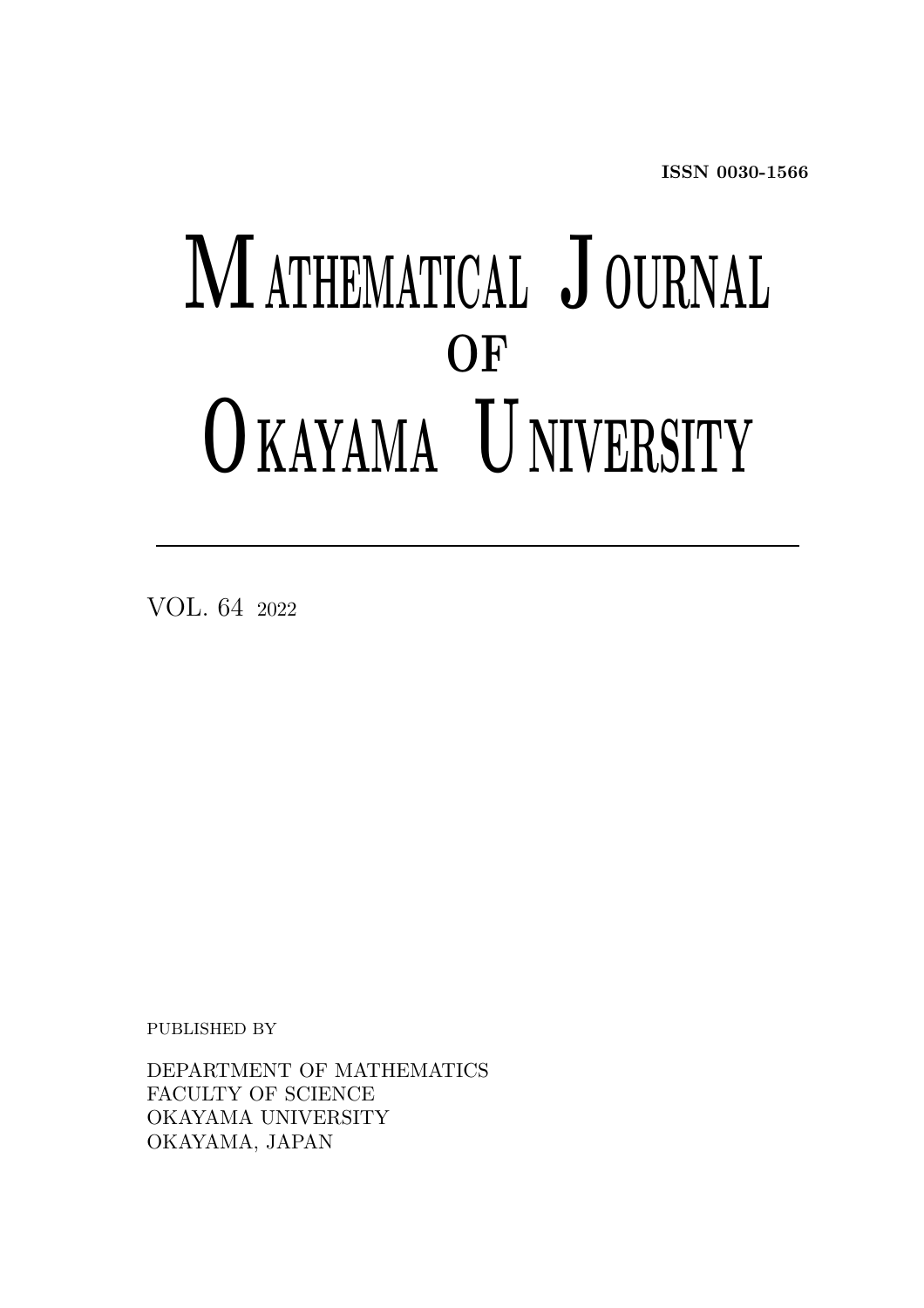# **ATHEMATICAL** JOURNAL OF OKAYAMA UNIVERSITY

FOUNDED BY M. MORIYA, T. INAGAKI, M. OSIMA, T. OTSUKI

EDITED BY Masao ISHIKAWA<sup>∗</sup> Masao JINZENJI Yoshihito OSHITA Naoki TERAI Takeshi TORII

Kei KONDO Masaharu TANIGUCHI

(∗ : Managing Editor)

Each volume consists of two numbers, and each number which contains about 100 pages will appear semi-annually.

According to circumstances, there are some cases where one volume containing about 200 pages appears annually.

All communications relating to this publication should be addressed to

Mathematical Journal of Okayama University Department of Mathematics Faculty of Science Okayama University Okayama 700-8530, Japan

E-mail: mjou@okayama-u.ac.jp, journal@math.okayama-u.ac.jp Information for authors is to be found on the inside back cover. Visit our web site http://www.math.okayama-u.ac.jp/mjou/

Copyright  $\odot$  2022 by the Editorial Board of Mathematical Journal of Okayama University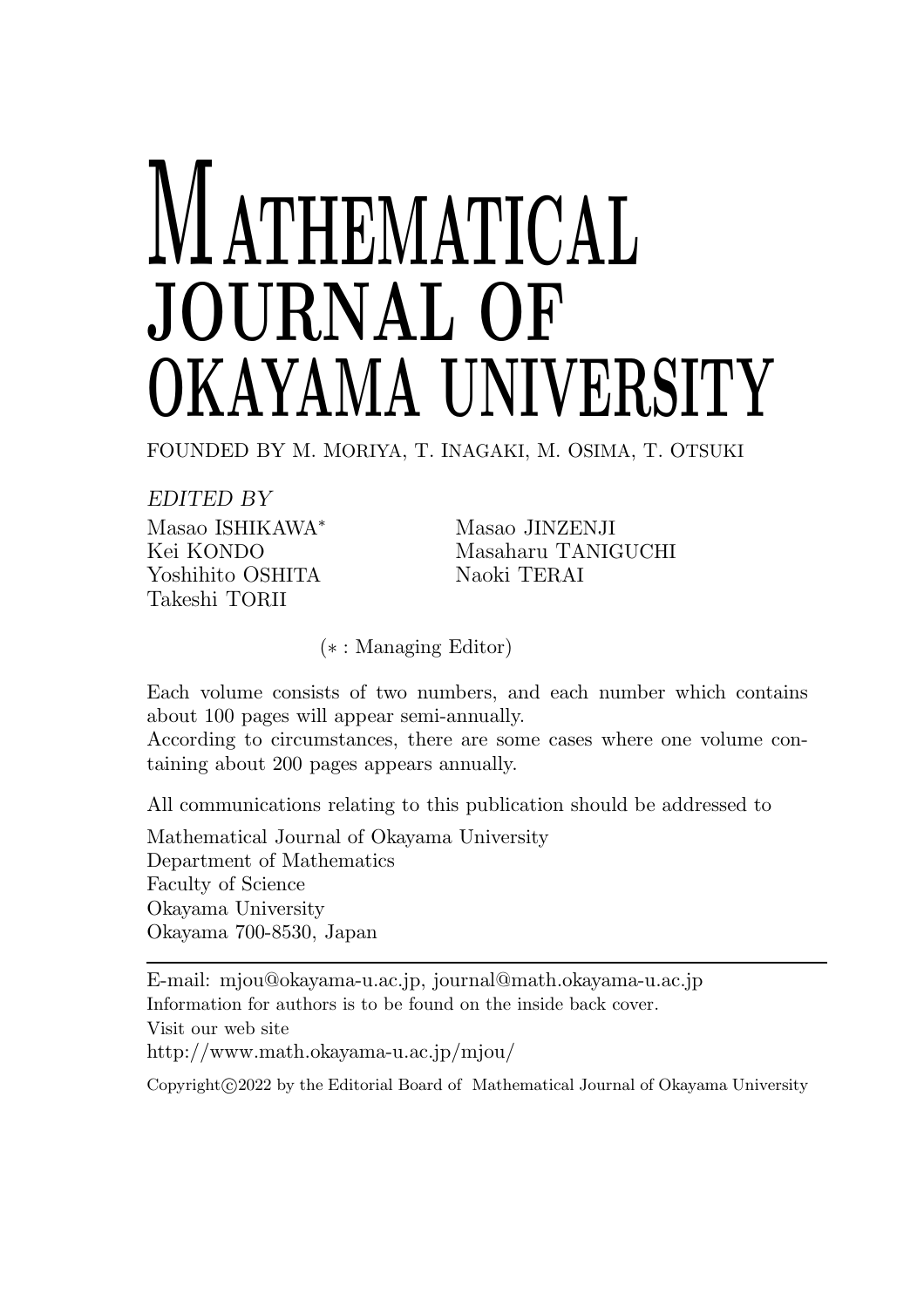Information for authors

#### Submission of Manuscripts

- (1) Articles on pure and applied mathematics intended for publication in Mathematical Journal of Okayama University should be written in English.
- (2) Only original papers not yet published and not simultaneously submitted for publication elsewhere will be accepted.
- (3) Electronically prepared manuscripts in printable files (dvi or pdf) can be sent via e-mail to:

#### mjou@okayama-u.ac.jp, journal@math.okayama-u.ac.jp

- (4) Electronic submission in LaTeX style is preferred. If you are unable to submit your manuscript electronically, you should send two hard copies to the Editorial Office of Mathematical Journal of Okayama University, Department of Mathematics, Okayama University, Okayama 700-8530, Japan.
- (5) After acceptance for publication, authors will be requested to send a LaTeX file coded with the style file "jokayama.cls" which (together with all necessary additional information on how to use the style sheet) is available at our homepage:

http://www.math.okayama-u.ac.jp/mjou/.

#### Proofs

Authors will receive page proofs, preferably by e-mail in PDF format. Corrections should be confined to typographical errors. Authors will be charged for excessive corrections. Please correct your galley proofs and return them within 14 days together with the signed copyright agreement.

#### Reprints

The corresponding author will receive 50 hardcopy reprints free of charge, this number to be shared between joint authors.

> Edit and Publishing: Department of Mathematics, Faculty of Science, Okayama University Okayama, JAPAN

#### Design and Printing Office:

... Co. Ltd.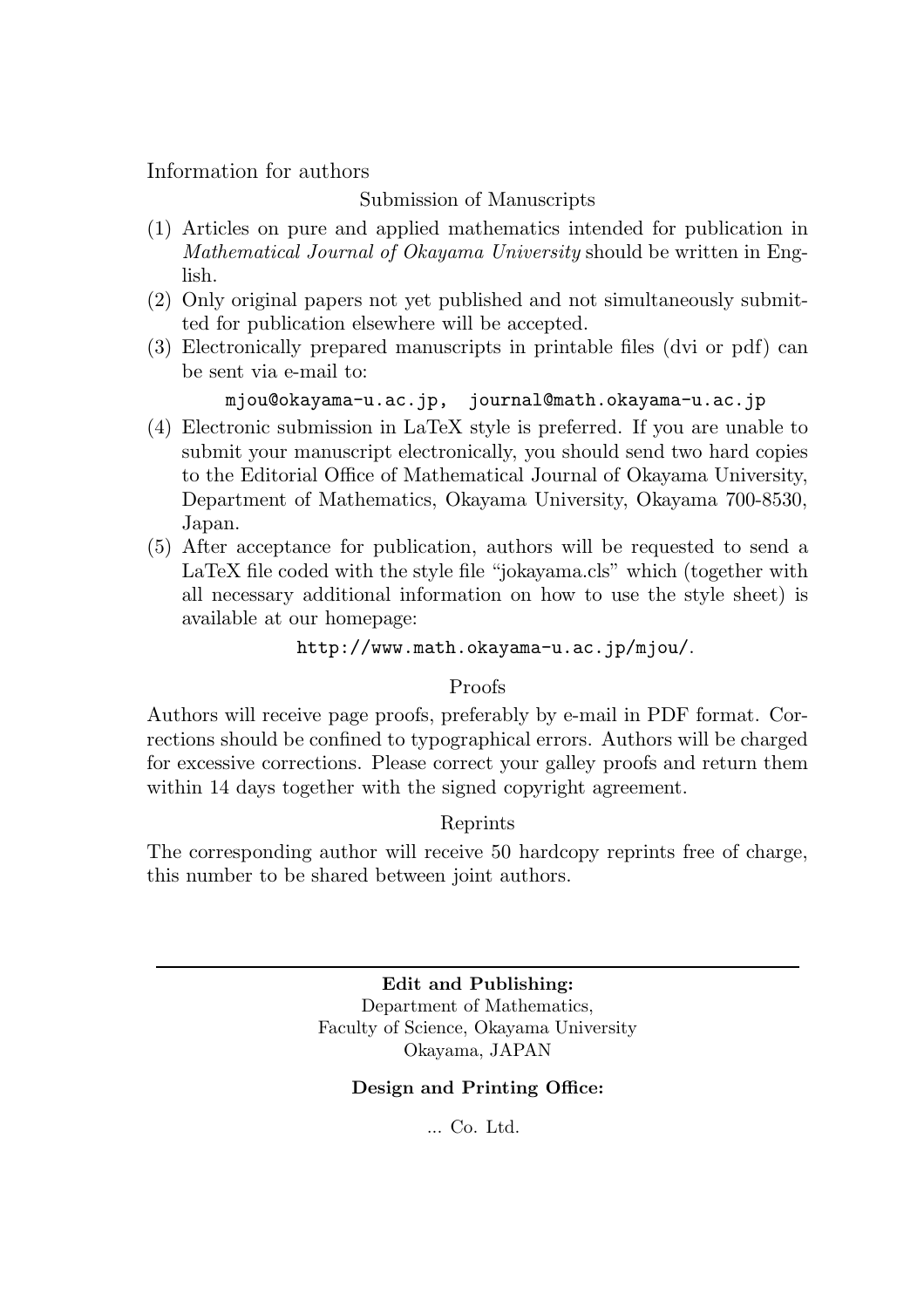#### CONTENTS

| AOKAGE, K., TABATA, S. AND YAMADA, H.-F. Quantum                                                                                  | 143          |
|-----------------------------------------------------------------------------------------------------------------------------------|--------------|
| HOSHI, Y. A Note on Torsion Points on Ample Divisors on                                                                           | $\mathbf{1}$ |
| HYODO, F. A note on a Hecke ring associated with the                                                                              | 215          |
| NAGAMACHI, I. Criteria for good reduction of hyperbolic                                                                           | 75           |
| NISHIYAMA, Y. Bijective proofs of the identities on the<br>values of inner products of the Macdonald polynomials                  | 153          |
| PUTHENPURAKAL, T. Symbolic powers of monomial ideals                                                                              | 187          |
| SEITA, K. The d-Smith sets of Cartesian products of the<br>alternating groups and finite elementary abelian 2-groups $\dots\dots$ | 13           |
| SUZUKI, T. AND TOYOSAWA, Y. On Hook Formulas for                                                                                  | 191          |
| TASAKA, K. Note on totally odd multiple zeta values                                                                               | 63           |
| WANG, Q. $\tau$ -tilting finiteness of two-point algebras I                                                                       | 117          |
| YAGITA, N. Notes on the filtration of the $K$ -theory for                                                                         | 109          |
| YAMAGISHI, H. The best constant of the discrete Sobolev                                                                           | 31           |
| YAMANAKA, S. On Weakly Separable Polynomials in skew                                                                              | 47           |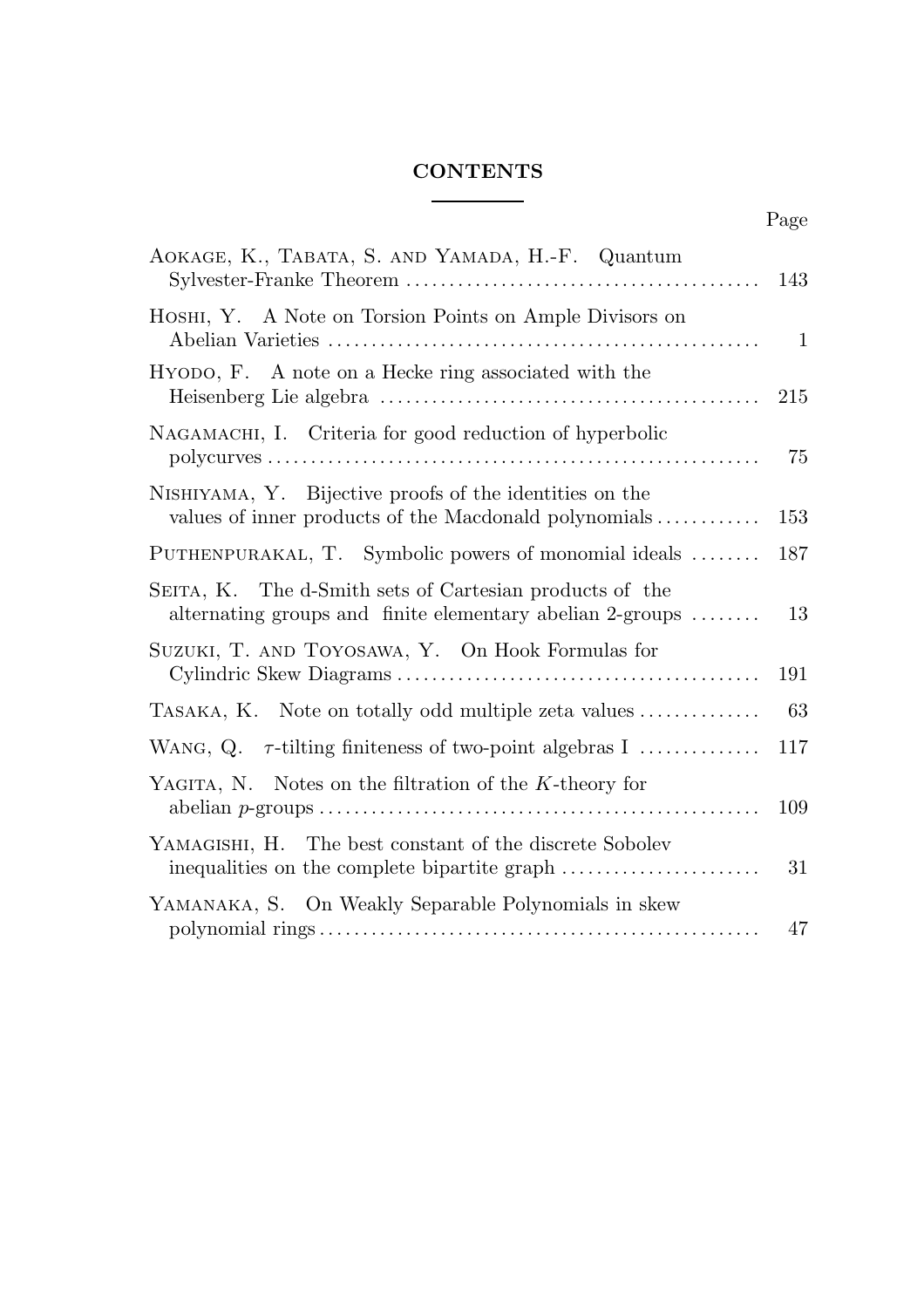#### JANUARY 2022 Vol. 64

#### **CONTENTS**

Page

| HOSHI, Y. A Note on Torsion Points on Ample Divisors on Abelian                                                      | 1   |
|----------------------------------------------------------------------------------------------------------------------|-----|
| SEITA, K. The d-Smith sets of Cartesian products of the alternating<br>groups and finite elementary abelian 2-groups | 13  |
| YAMAGISHI, H. The best constant of the discrete Sobolev inequalities                                                 | 31  |
| YAMANAKA, S. On Weakly Separable Polynomials in skew polynomial                                                      | 47  |
| TASAKA, K. Note on totally odd multiple zeta values                                                                  | 63  |
| NAGAMACHI, I. Criteria for good reduction of hyperbolic polycurves $\dots\dots\dots$                                 | 75  |
| YAGITA, N. Notes on the filtration of the K-theory for abelian $p$ -groups                                           | 109 |
| WANG, Q. $\tau$ -tilting finiteness of two-point algebras I                                                          | 117 |
| AOKAGE, K., TABATA, S. AND YAMADA, H.-F. Quantum                                                                     | 143 |
| NISHIYAMA, Y. Bijective proofs of the identities on the values of inner                                              | 153 |
| PUTHENPURAKAL, T. Symbolic powers of monomial ideals                                                                 | 187 |
| SUZUKI, T. AND TOYOSAWA, Y. On Hook Formulas for Cylindric Skew                                                      | 191 |
| HYODO, F. A note on a Hecke ring associated with the Heisenberg Lie                                                  | 215 |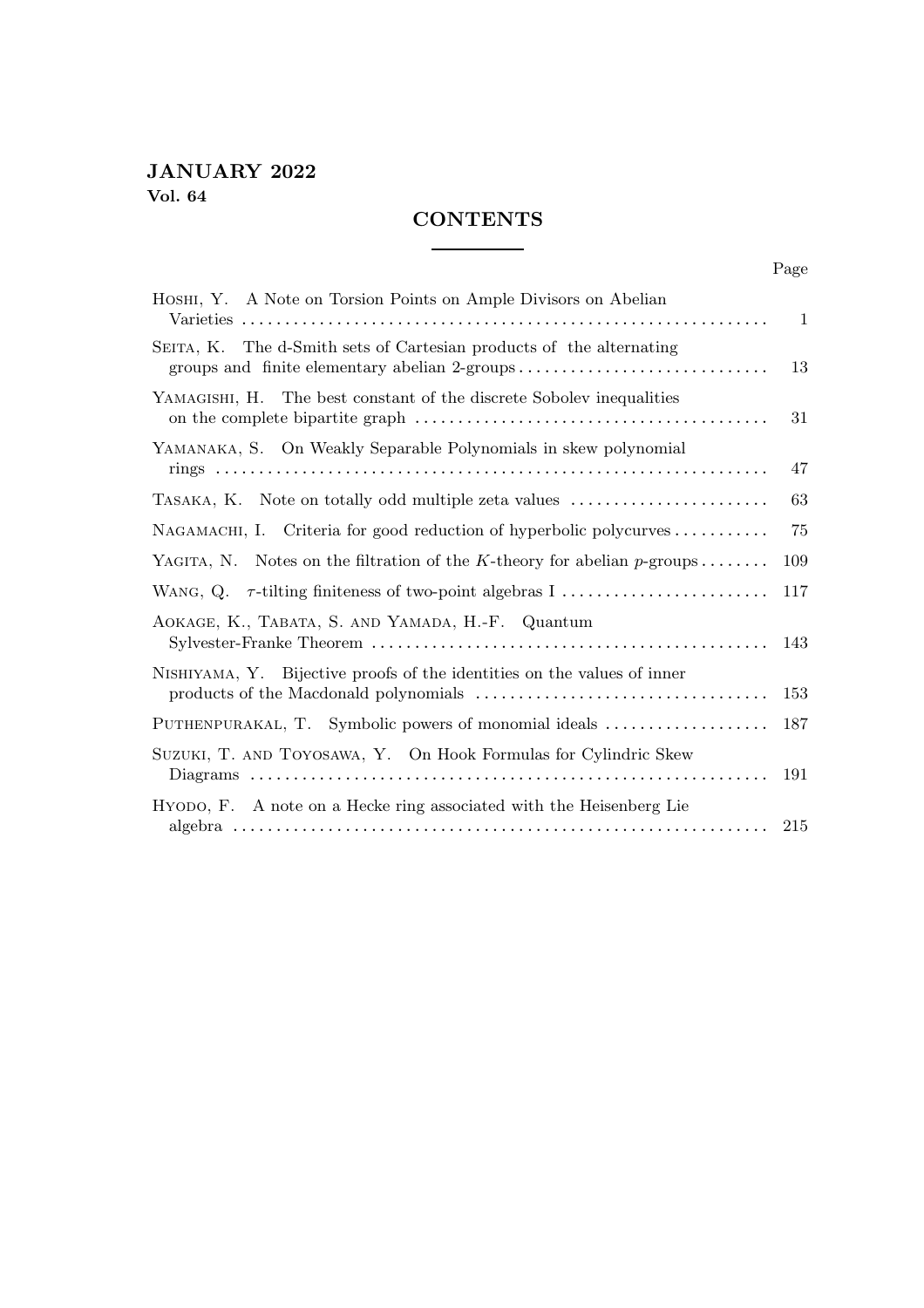### A NOTE ON TORSION POINTS ON AMPLE DIVISORS ON ABELIAN VARIETIES

YUICHIRO HOSHI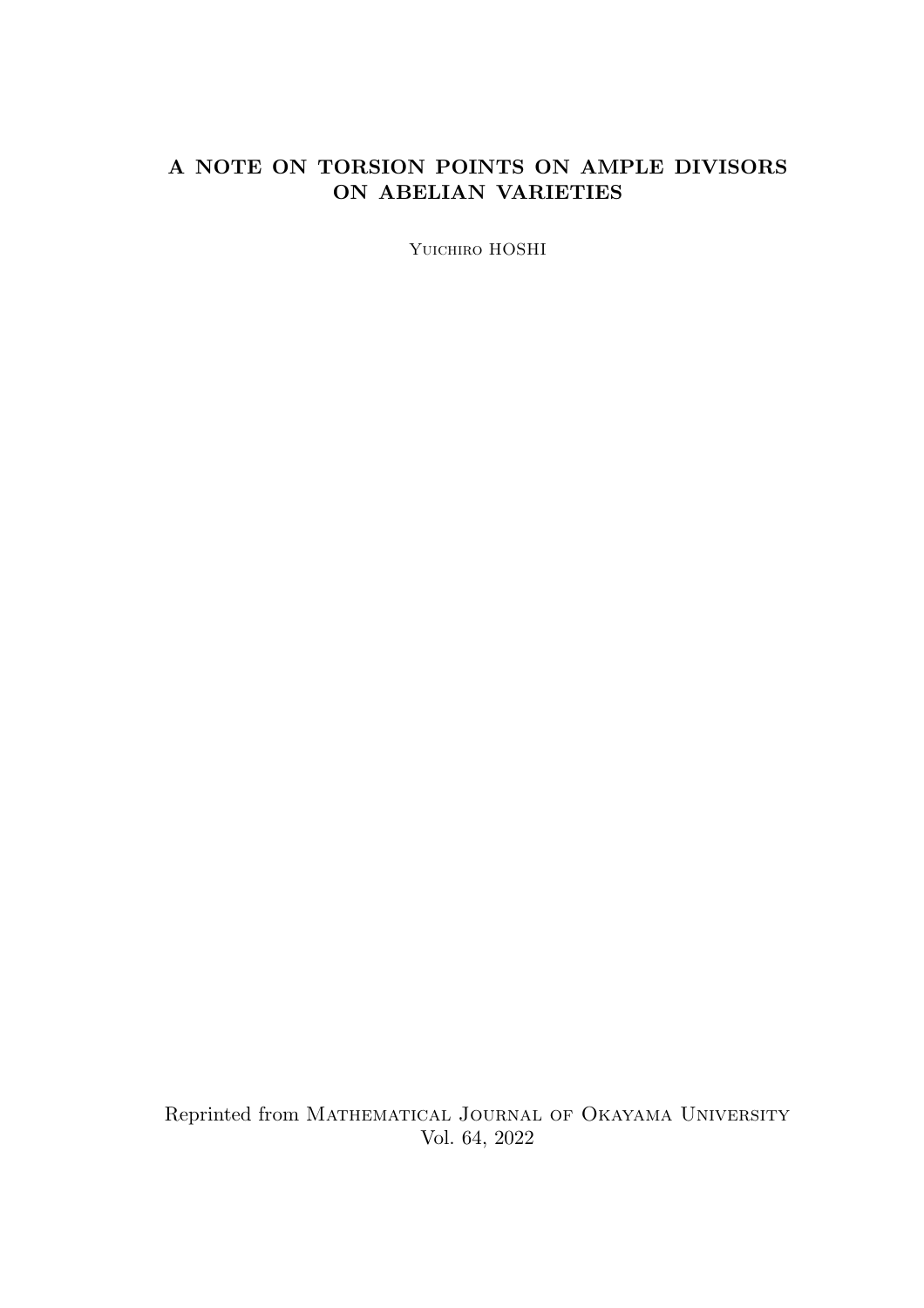# THE d-SMITH SETS OF CARTESIAN PRODUCTS OF THE ALTERNATING GROUPS AND FINITE ELEMENTARY ABELIAN 2-GROUPS

Kohei SEITA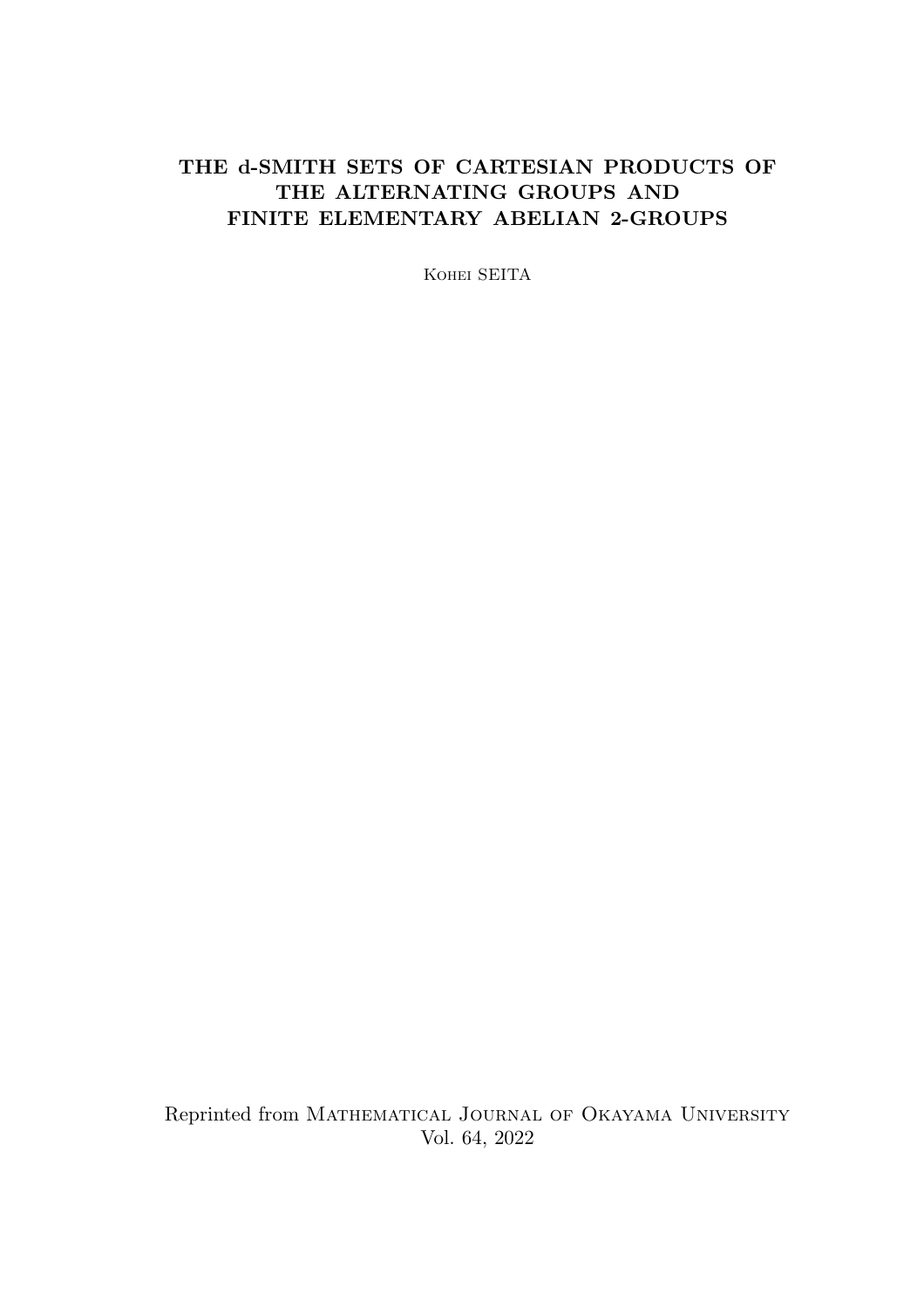# THE BEST CONSTANT OF THE DISCRETE SOBOLEV INEQUALITIES ON THE COMPLETE BIPARTITE GRAPH

Hiroyuki YAMAGISHI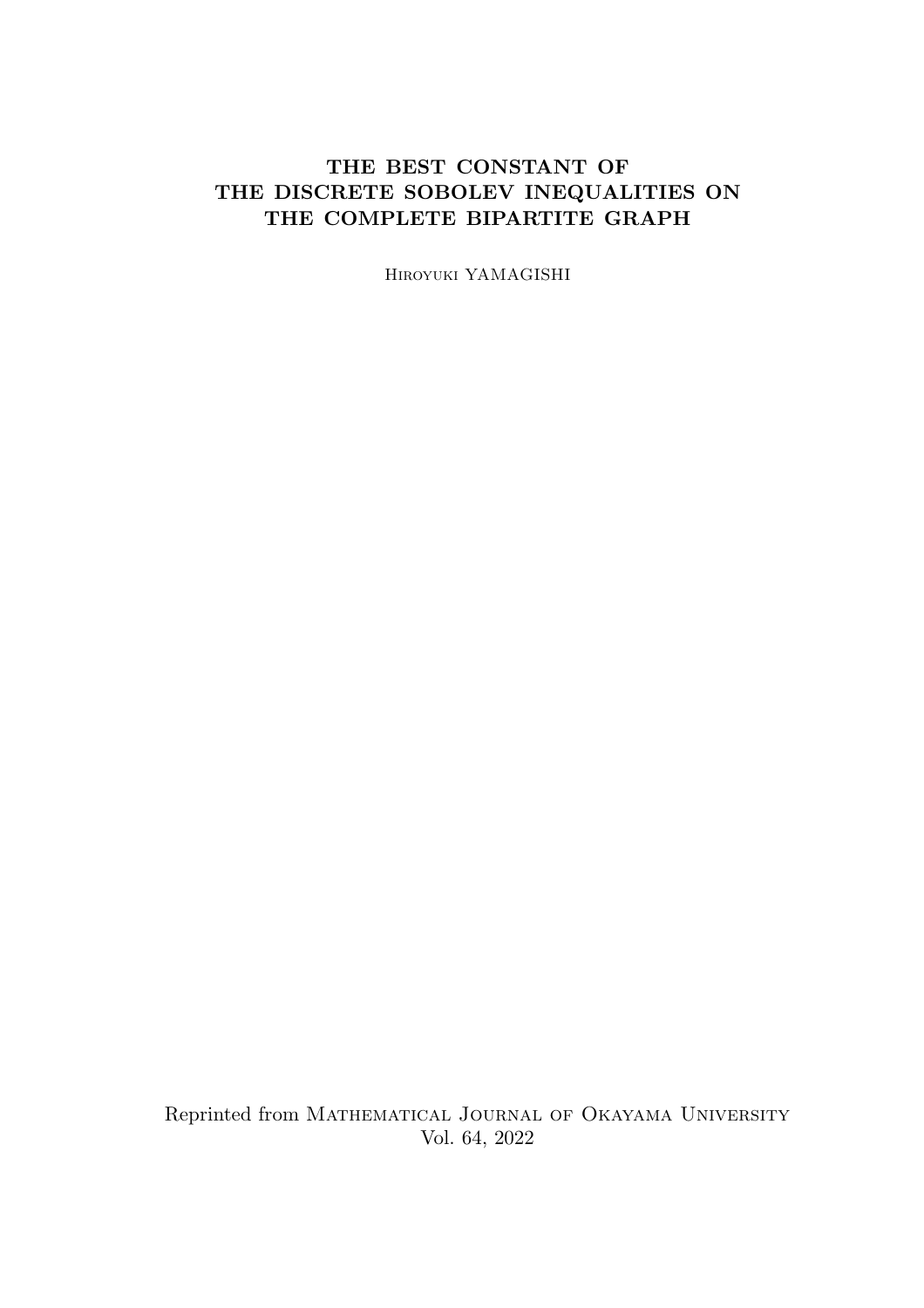#### ON WEAKLY SEPARABLE POLYNOMIALS IN SKEW POLYNOMIAL RINGS

Satoshi YAMANAKA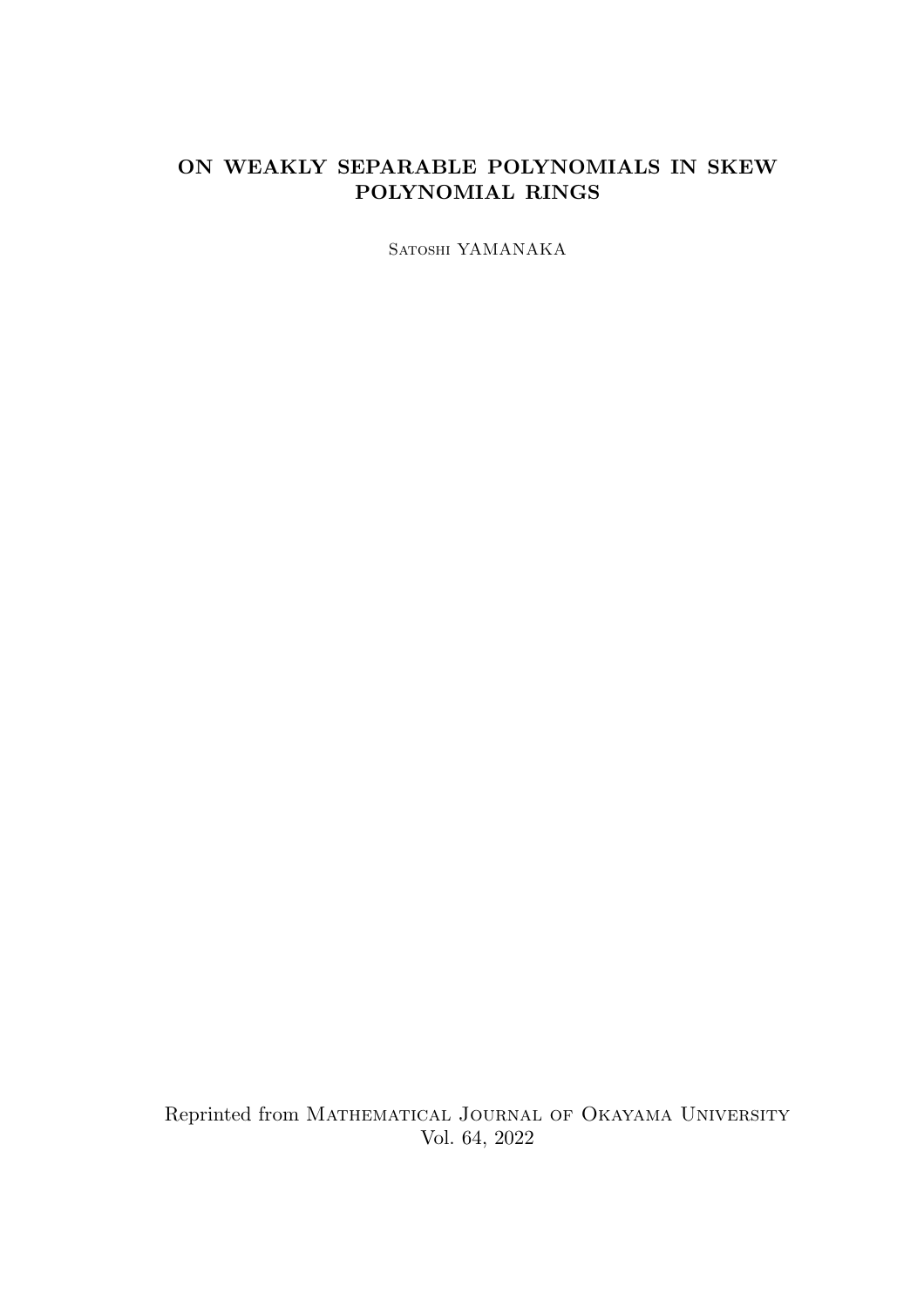# NOTE ON TOTALLY ODD MULTIPLE ZETA VALUES

Koji TASAKA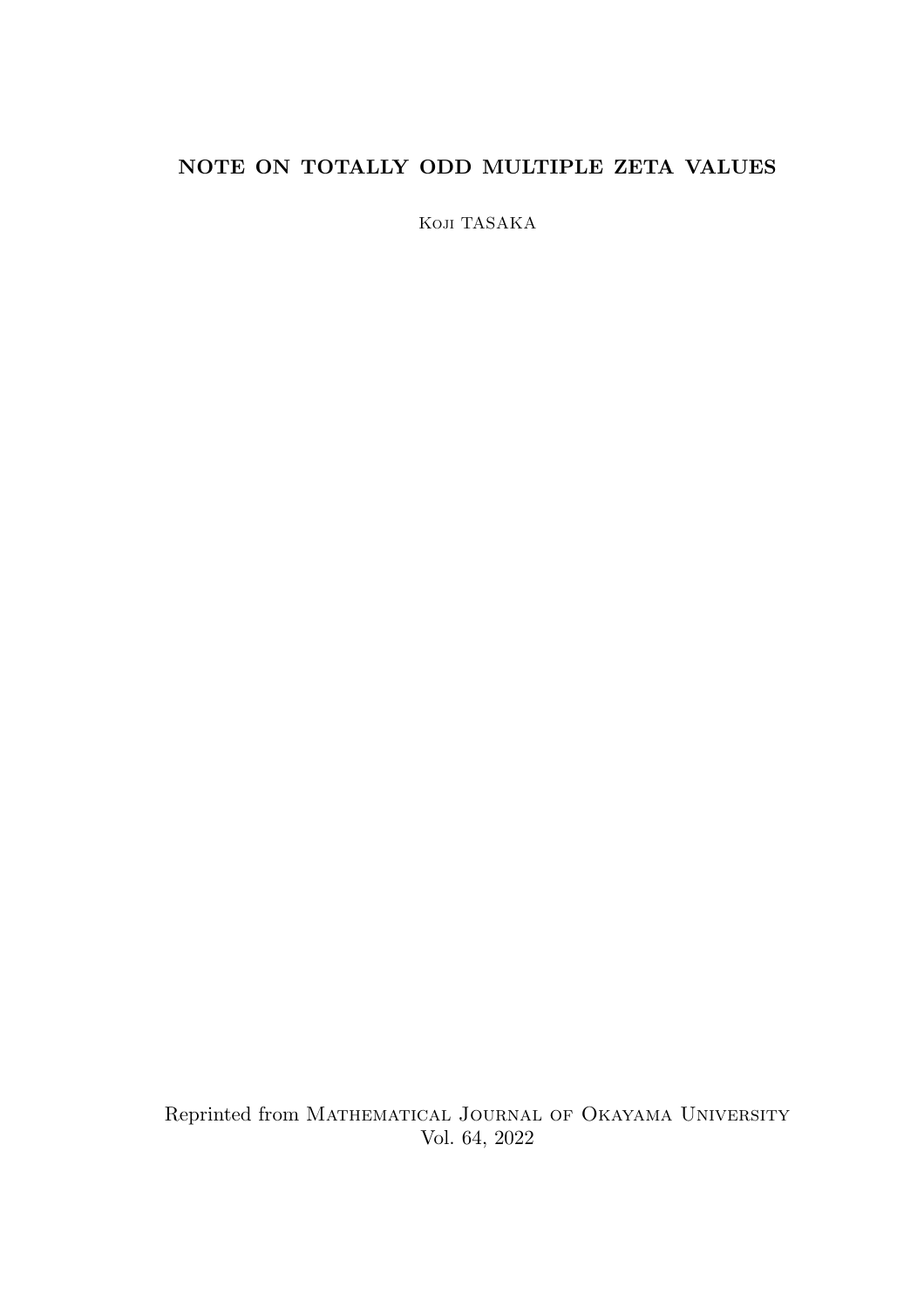#### CRITERIA FOR GOOD REDUCTION OF HYPERBOLIC POLYCURVES

Ippei NAGAMACHI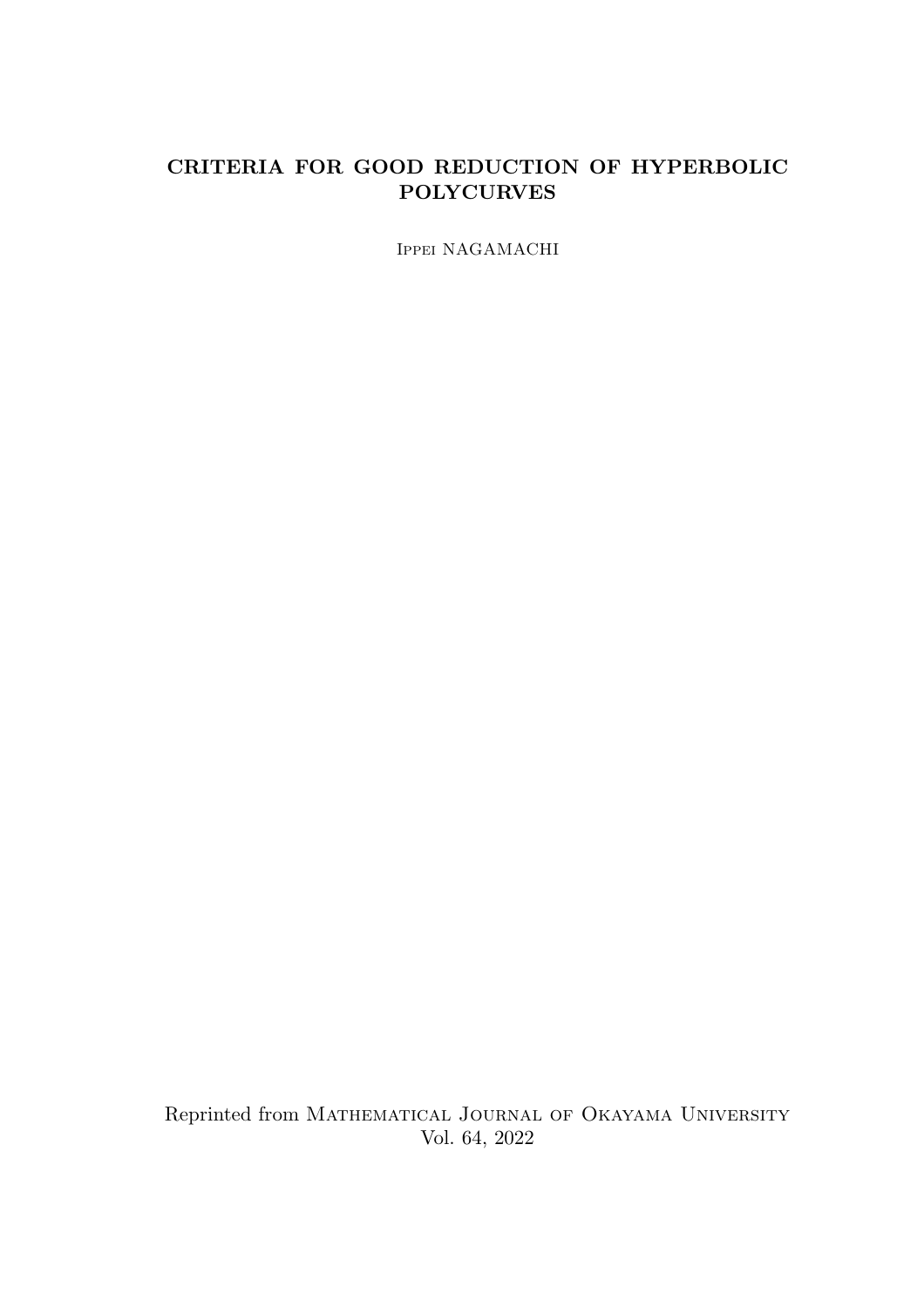# NOTES ON THE FILTRATION OF THE K-THEORY FOR ABELIAN p-GROUPS

Nobuaki YAGITA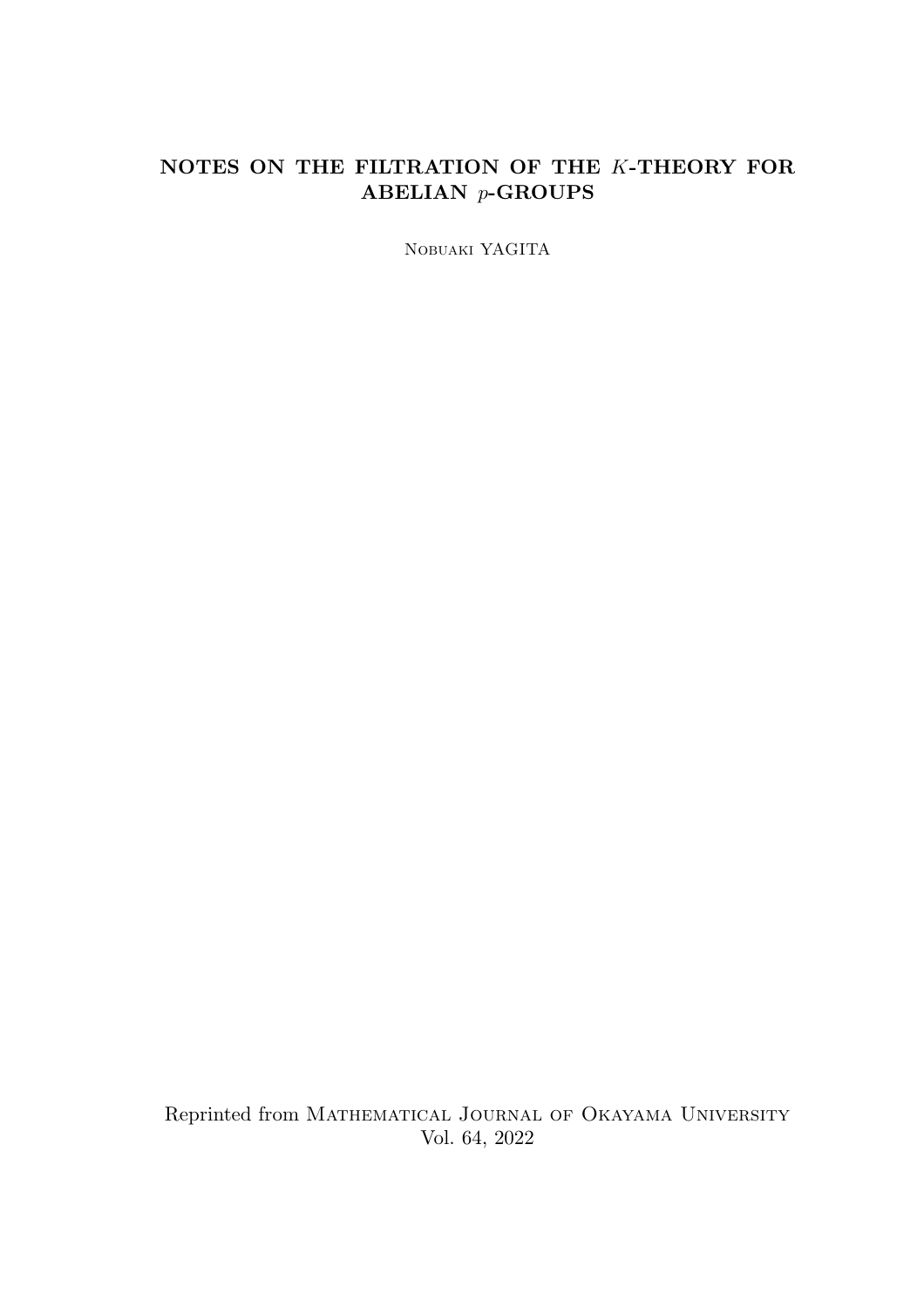# $\tau$ -TILTING FINITENESS OF TWO-POINT ALGEBRAS I

Qi WANG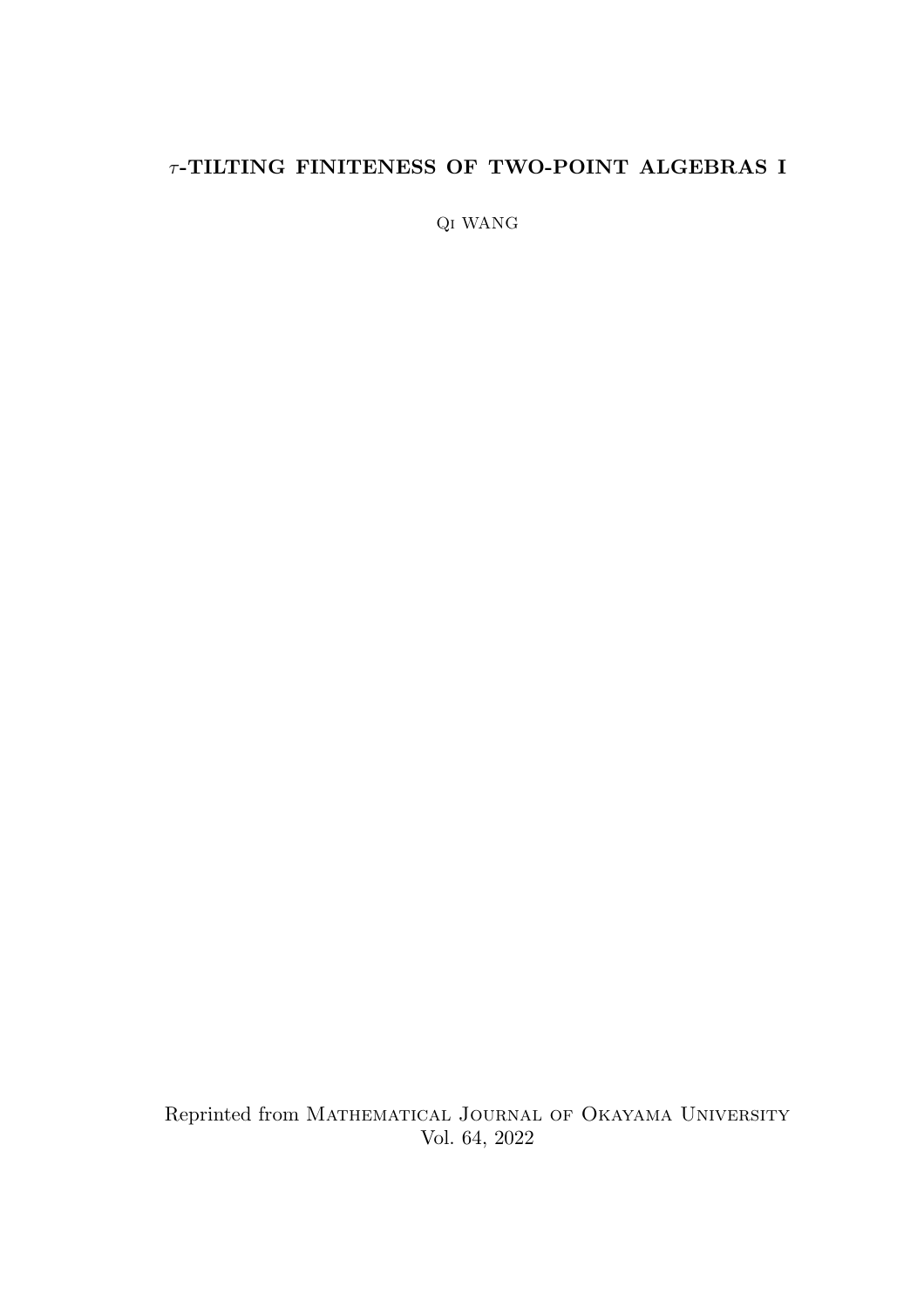# QUANTUM SYLVESTER-FRANKE THEOREM

Kazuya AOKAGE, Sumitaka TABATA and Hiro-Fumi YAMADA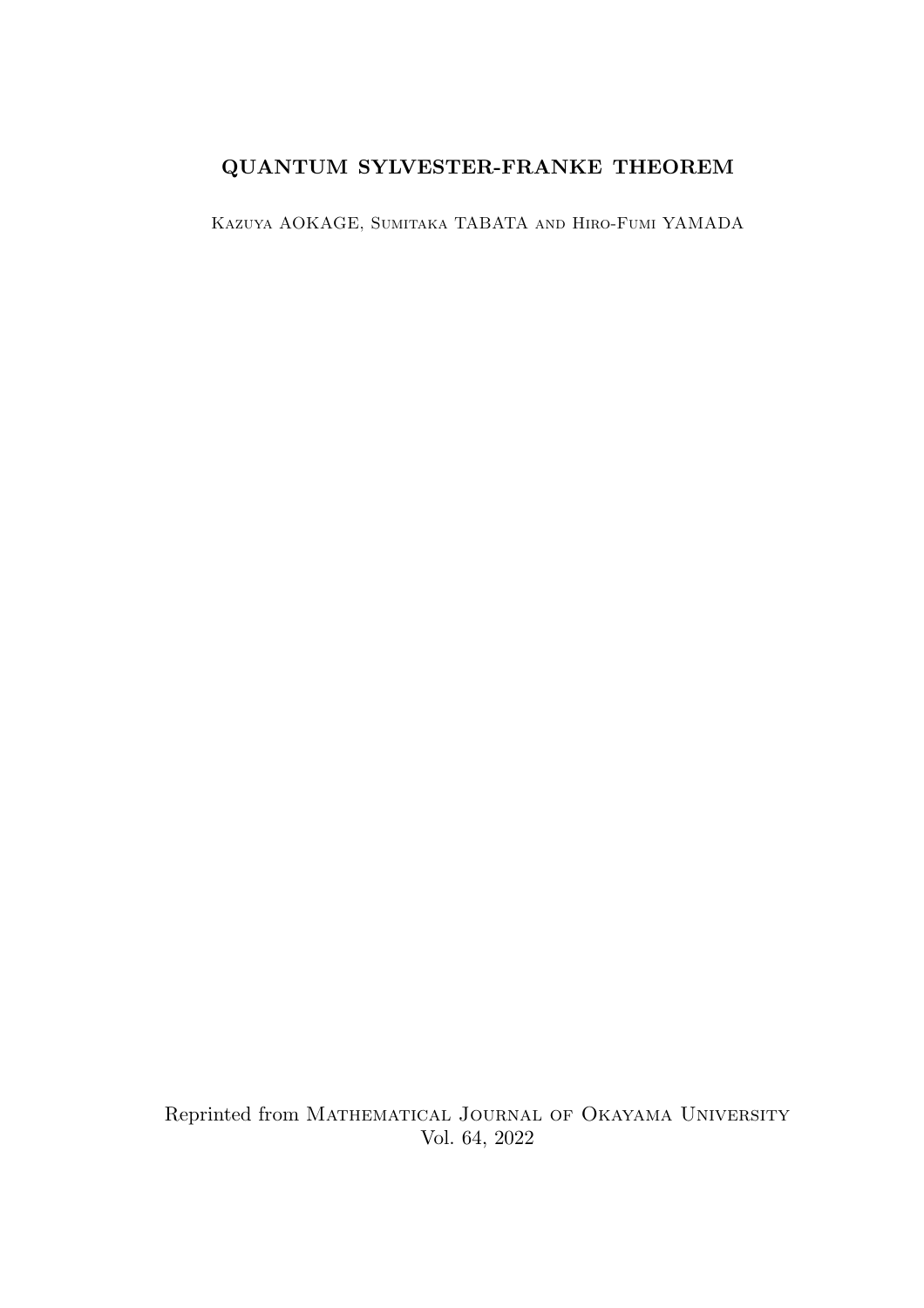## BIJECTIVE PROOFS OF THE IDENTITIES ON THE VALUES OF INNER PRODUCTS OF THE MACDONALD POLYNOMIALS

Yuta NISHIYAMA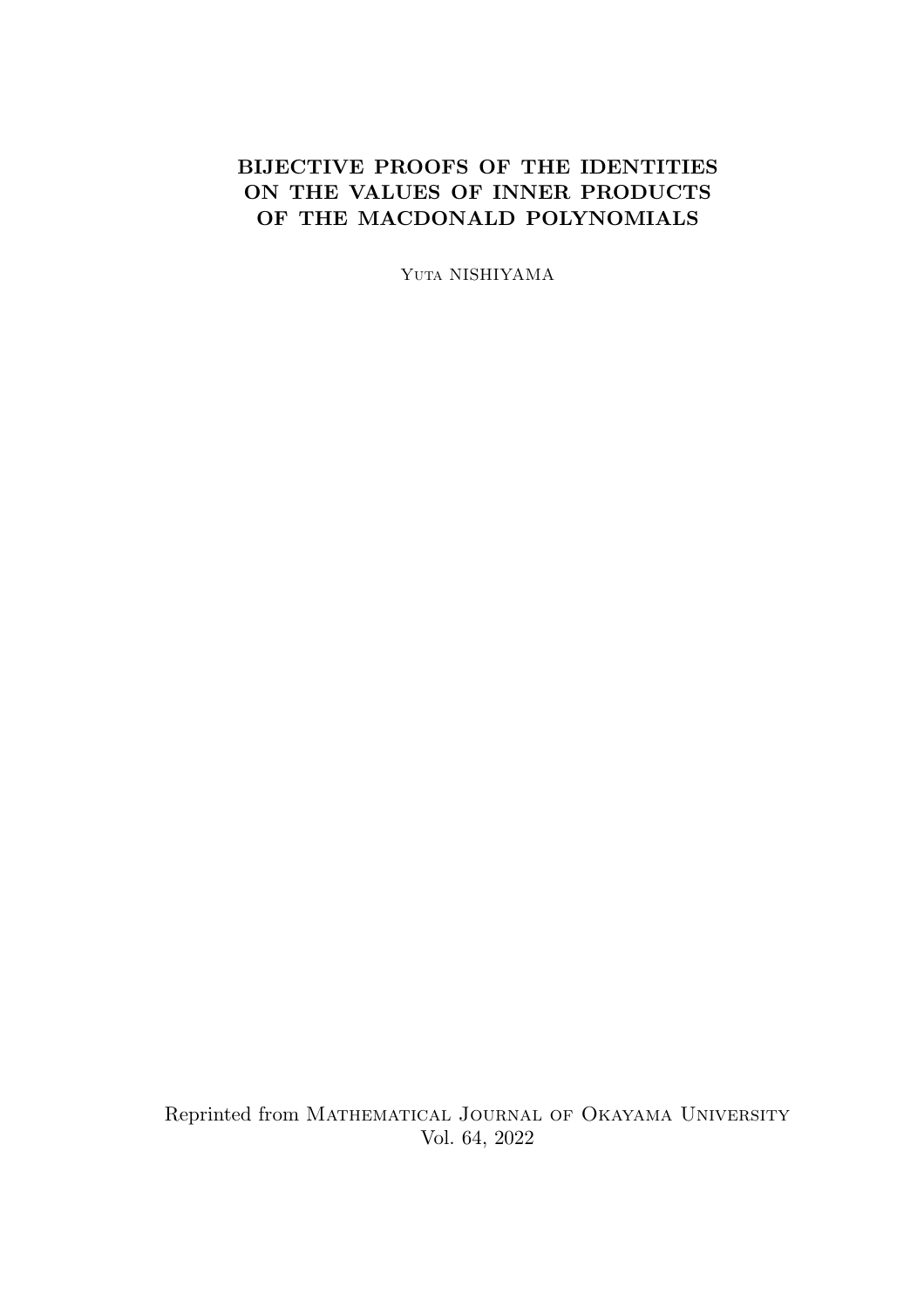# SYMBOLIC POWERS OF MONOMIAL IDEALS

Tony J. PUTHENPURAKAL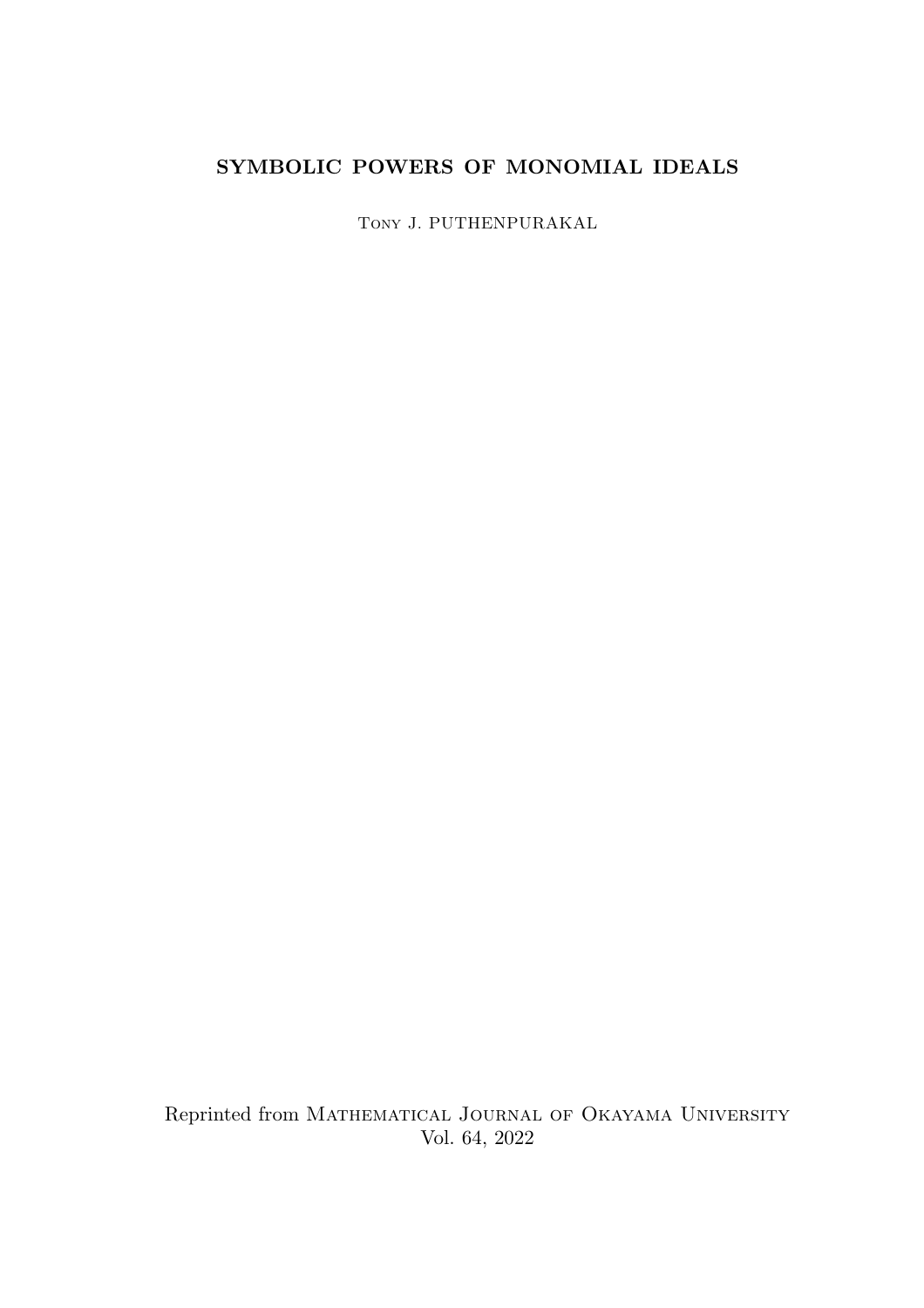# ON HOOK FORMULAS FOR CYLINDRIC SKEW DIAGRAMS

Takeshi SUZUKI and Yoshitaka TOYOSAWA